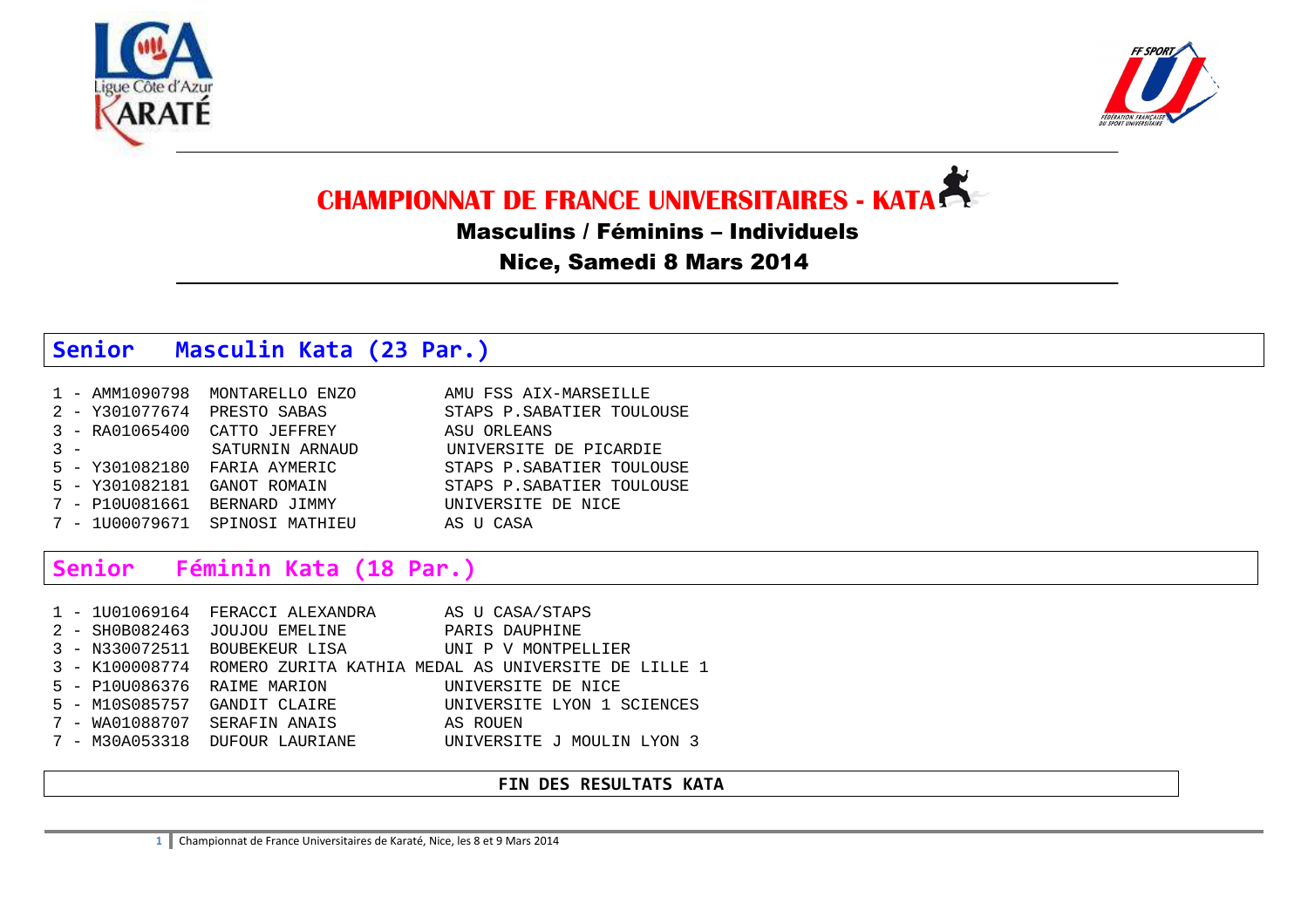



**CHAMPIONNAT DE FRANCE UNIVERSITAIRES - KUMITE** 

Masculins / Féminins – Individuels

## Nice, Samedi 8 Mars 2014

## **INDIVIDUELS - CATEGORIES FEMININES**

### **Senior -50 Kg - Féminin Kumité (5 Par.)**

| 3 - EU00087563 PITHON ZEGABEL              UNIVERSITE DE CAEN<br>5 - K40A082726 DEQUESNE GAELLE AS UNIV.VALENCIENNES                                                                                                                                                     | 1 - AMMJ084608 PIACENTINO MARINA      AMU CUM ST JEROME LILLE<br>2 - X20M030789 SALINAS GIMENEZ MERCEDES UNIVERSITE DE STRASBOURG<br>3 - K701043907 MOUMOU YAMINA                 UNIV.ARTOIS-STAPS LIEVIN |
|--------------------------------------------------------------------------------------------------------------------------------------------------------------------------------------------------------------------------------------------------------------------------|------------------------------------------------------------------------------------------------------------------------------------------------------------------------------------------------------------|
| Senior -55 Kg - Féminin Kumité (8 Par.)                                                                                                                                                                                                                                  |                                                                                                                                                                                                            |
| 3 - Z901043073 FURBATTO LAURINE S.T.A.P.S ORSAY<br>3 - P200057688 PERELLO MARJORIE UNIVERSITE TOULON VAR<br>5 - EU00087566 TOUGUI IMANE                 UNIVERSITE DE CAEN<br>5 - YD00053295 DESESQUELLES JULIA INSA TOULOUSE<br>Senior -61 Kg - Féminin Kumité (8 Par.) | 1 - NC00085911 BOUDERBANE KATIA BC.COMMERCE MONTPELLIER                                                                                                                                                    |
| 1 - Q310086666 HEURTAULT LEILA ASU NANTES<br>3 - AMM1087314 BOUSQUET MARYLOU     AMU FSS MARSEILLE<br>5 - P10U080128 BRAGAGNOLO CECILIA UNIVERSITE DE NICE<br>5 - H40U085090 RAMANANTSOA ANNABELLE UNIC PARIS 13 STAPS                                                   | 2 - C10B084092 BENAOUAG NISSRINE UNIVERSITE Franche-Comté<br>3 - K100025802 BELGHAZI NAJAT AS UNIVERSITE DE LILLE 1                                                                                        |

**2** Championnat de France Universitaires de Karaté, Nice, les 8 et 9 Mars 2014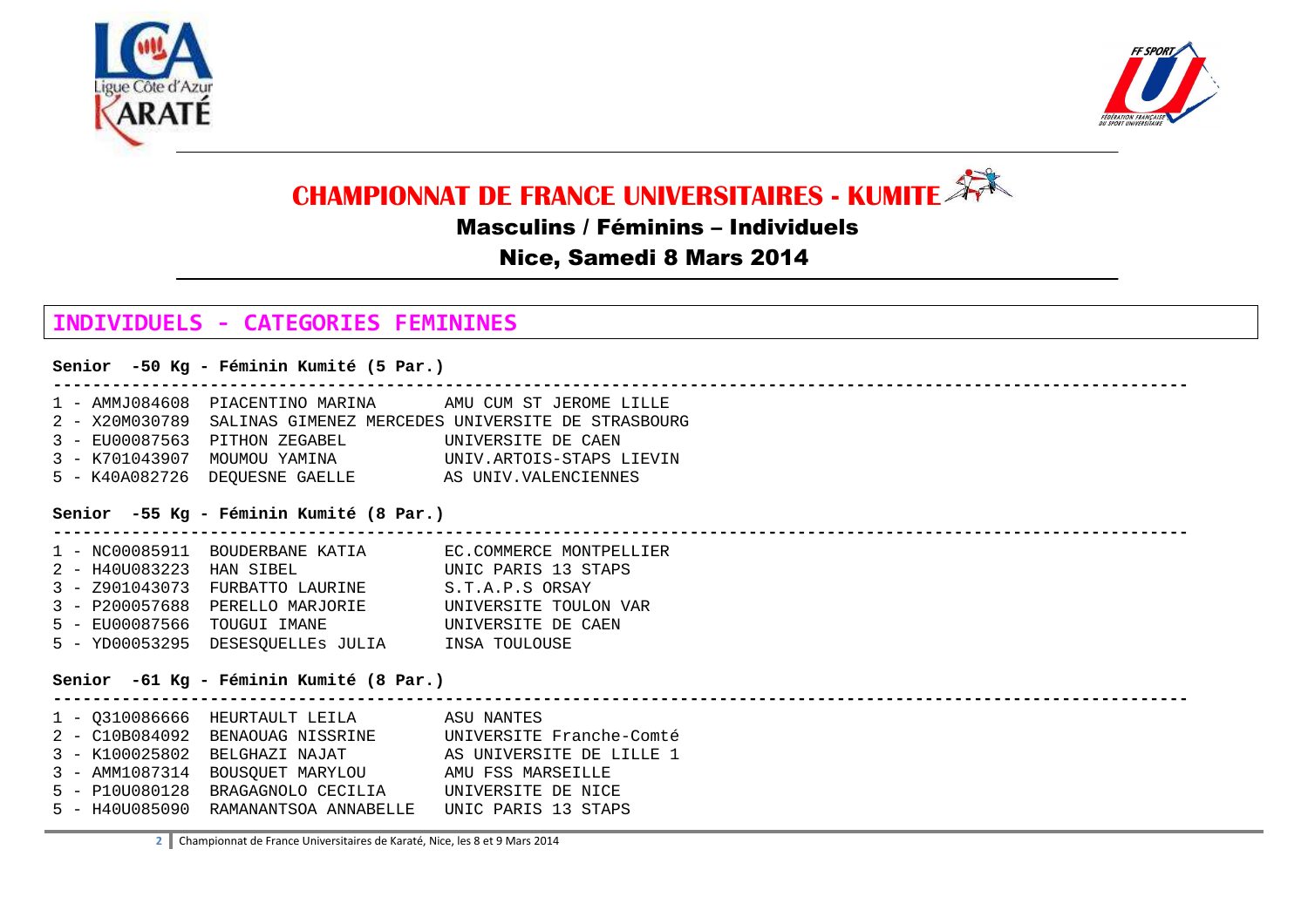### **Senior -68 Kg - Féminin Kumité (4 Par.)**

| 1 - 0310086670 LEROY MANON   |                                  | ASU NANTES               |
|------------------------------|----------------------------------|--------------------------|
|                              | 2 - J111002690 CAPAROS ESTELLE   | ASU GRENOBLE UJF APS     |
|                              | 3 - S200081508 ROCHETEAU EMELINE | UNIVERSITE PARIS 2       |
| 3 - X10A084334 RITTER AUDREY |                                  | UNIVERSITE DE STRASBOURG |

#### **Senior +68 Kg - Féminin Kumité (9 Par.)**

| $\sqrt{200100}$ | DI ODDIJUJIL AIRID I AJIDD | CDP2R2T1R2R3T1T1R |
|-----------------|----------------------------|-------------------|

|                           | 1 - Z901064749 FLORENTIN ANNE LAURE | STAPS VERSAILLES         |
|---------------------------|-------------------------------------|--------------------------|
| 2 - HCOU088533 SALHI SANA |                                     | U. PARIS EST CRETEIL     |
|                           | 3 - D2UP080219 AUGE ESTELLE         | UNIVERSITE DE PAU        |
| 3 - K501060323 FOY LESLIE |                                     | ASU LILLE 2 STAPS        |
|                           | $5$ - $0000082637$ KLEIN PAULINE    | C.R.S.U METZ             |
|                           | 5 - X10A061193 ECKENDOERFFER MEGANE | UNIVERSITE DE STRASBOURG |

### **Senior Open - Féminin Kumité (10 Par.)**

|                              | 1 - 0310086666 HEURTAULT LEILA   | ASU NANTES               |
|------------------------------|----------------------------------|--------------------------|
|                              | 2 - K100025802 BELGHAZI NAJAT    | AS UNIVERSITE DE LILLE 1 |
|                              | 3 - C10B084092 BENAOUAG NISSRINE | UNIVERSITE Franche-Comté |
| 3 - AMMS084148 TALBI AMEL    |                                  | AMU MARSEILLE CENTRE     |
| 5 - AMAD084167 SOILIHI SARAH |                                  | AMU DROIT                |
|                              | 5 - YD00053295 DESESQUELLE JULIA | INSA TOULOUSE            |
|                              |                                  |                          |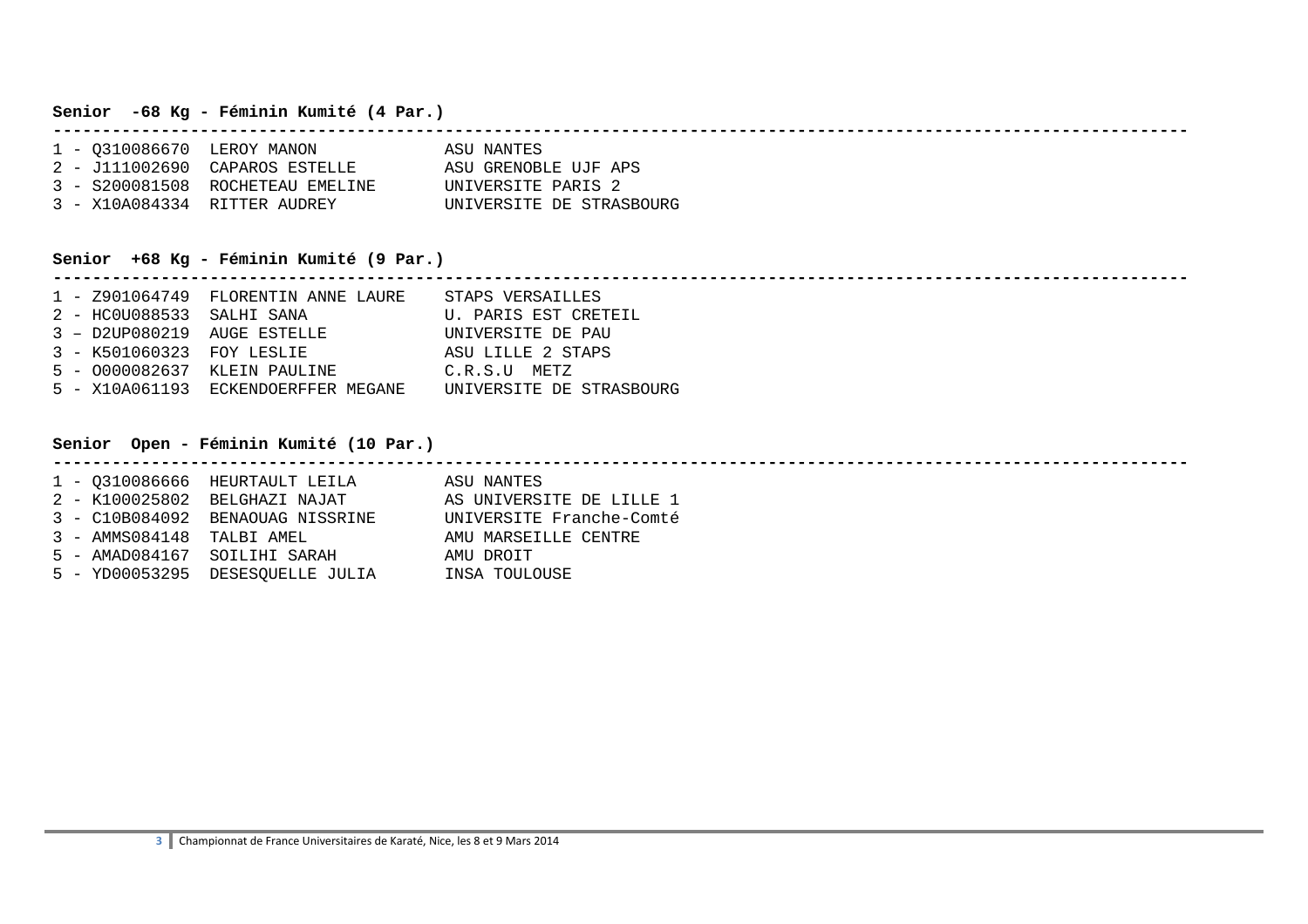# **INDIVIDUELS - CATEGORIES MASCULINS**

#### **Senior -60 Kg - Masculin Kumité (11 Par.)**

|  |                | 1 - Z901034371 TAVARES LOPEZ KEVIN | STAPS VERSAILLES                                                       |
|--|----------------|------------------------------------|------------------------------------------------------------------------|
|  | 2 - N111070326 | ABBADI FAYCAL                      | UNIVERSITE 1 MONTPELIER                                                |
|  |                |                                    | 3 - J20S019842 BALENDRAKUMAR GOWSHEKAN U.Pierre Mendes France GRENOBLE |
|  |                | 3 - F121090334 TEORBE SEBASTIEN    | PRES Clermont STAPS                                                    |
|  |                | 5 - K40A070131 FORCARD CHRISTIAN   | AS UNIV.VALENCIENNES                                                   |
|  |                | 5 - TAOPO84544 GILLI AURELIEN      | AS UNIV.POITIERS SUAPS                                                 |
|  |                | 7 - K50D084431 SY ABDOULAYE        | ASU LE MANS                                                            |

#### **Senior -67 Kg - Masculin Kumité (14 Par.)**

**--------------------------------------------------------------------------------------------------------------------** 

**--------------------------------------------------------------------------------------------------------------------** 

|  |                | 1 - NK00083722 MAILLOT GEOFFREY | KINE MONTPELIER          |
|--|----------------|---------------------------------|--------------------------|
|  | 2 - X102084602 | HOCH ROMAIN                     | UNIVERSITE DE STRASBOURG |
|  |                | 3 - J11I083238 SAVIN CLEMENT    | ASU GRENOBLE UJF IUT     |
|  |                | 3 - 0121081713 GILLET ANTHONY   | UNIVERSITE DE LORRAINE   |
|  | 5 - D14A073972 | NARBONI ARTHUR                  | ASU BORDEAUX             |
|  | 5 - N111025218 | ROURET ALEXIS                   | STAPS VERSAILLES         |
|  | 7 - 014A084547 | LOESCHER VALENTIN               | UNIVERSITE DE LORRAINE   |
|  |                | 7 - M101075197 PENARD FLORIENT  | UNIVERSITE LYON 1 APS    |

#### **Senior -75 Kg - Masculin Kumité (16 Par.)**

**--------------------------------------------------------------------------------------------------------------------** 1 - Z901064740 DA COSTA LOGAN S.T.A.P.S ORSAY

|  | I - ZYUIU6474U DA COSTA LOGAN  | S.T.A.P.S URSAY            |
|--|--------------------------------|----------------------------|
|  | 2 - N111074739 BOUAZZA AMIN    | UNIVERSITE MONTPELLIER 1   |
|  | 3 - ZB0S090630 BASTIEN YOHANN  | UNIVERSITE PARIS 11        |
|  | 3 - Y301082391 GUIRAUD MICKAEL | STAPS P.SABATIER TOULOUSE  |
|  | 5 - Y301003307 LECLAIRE MAXIME | STAPS P.SABATIER TOULOUSE  |
|  | 5 - Y301081726 HMANA IWE RENE  | STAPS P. SABATIER TOULOUSE |
|  | 7 - P10P083882 BONELLI MAXIME  | UNIVERSITE NICE            |

#### **Senior -84 Kg - Masculin Kumité (6 Par.)**

**--------------------------------------------------------------------------------------------------------------------** 

|  | 1 - Z901088869 DURIEU JORDAN    | S.T.A.P.S ORSAY         |
|--|---------------------------------|-------------------------|
|  | 2 - P200035494 HAMMICHE JEMIL   | UNIVERSITE TOULON VAR   |
|  | 3 - 011M076414 CAMIAT BENJAMIN  | UNIVERSITE DE LORRAINE  |
|  | 3 - 1U00083127 LE VAN GUILLAUME | AS U CASA CORSE         |
|  | 5 - M10M066315 ASTIER NICOLAS   | UNIVERSITE LYON 1 SANTE |
|  | 5 - F12A075657 DUBANT JOHNY     | AS IUT MONTLUCON        |

**4** Championnat de France Universitaires de Karaté, Nice, les 8 et 9 Mars 2014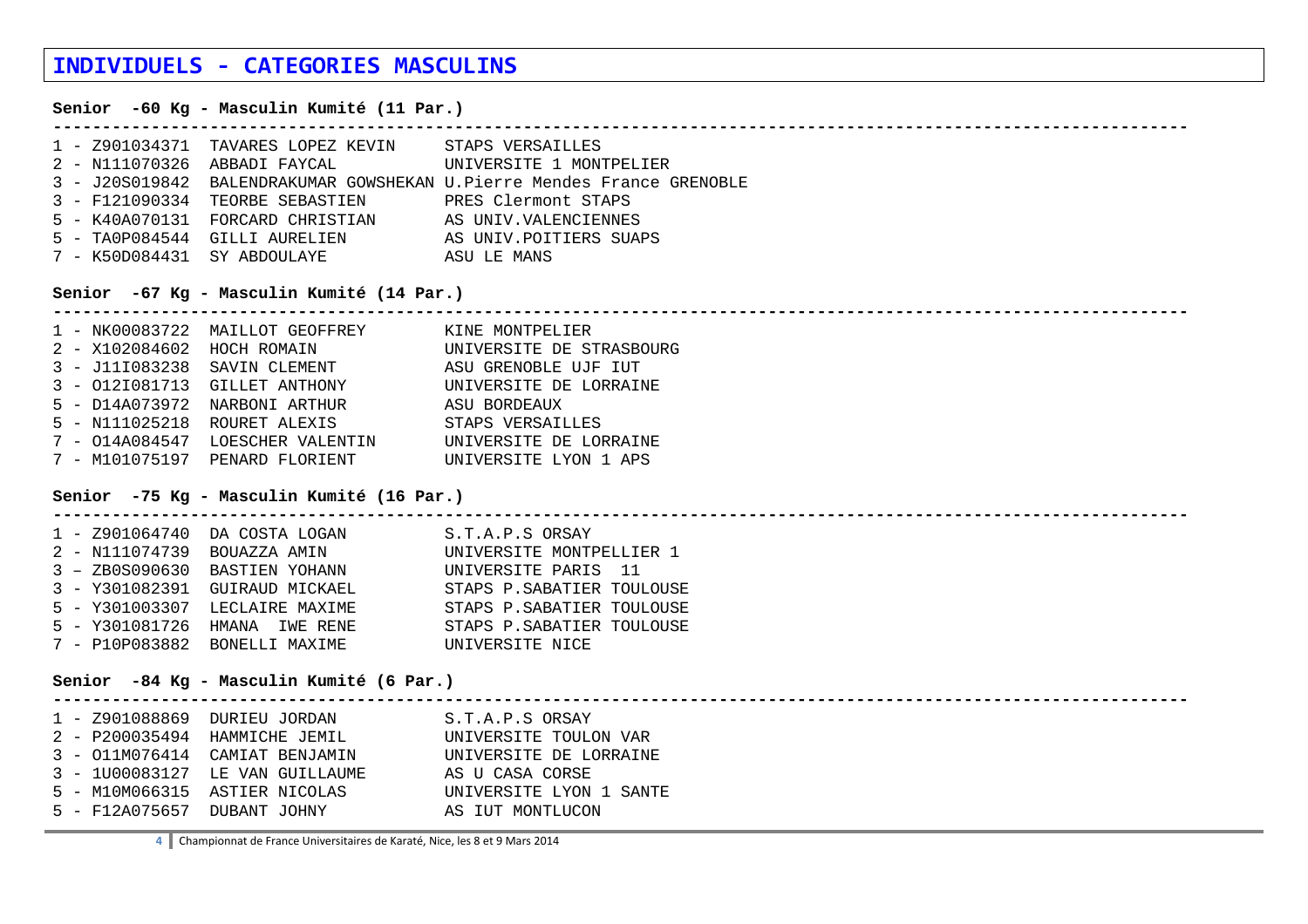#### **Senior +84 Kg - Masculin Kumité (8 Par.)**

|  | 1 - MO0I066652 BOUSSAG FAADEL | UTE JEAN MONNET IUT                                                |
|--|-------------------------------|--------------------------------------------------------------------|
|  | 2 - OP01047050 CLAVAUD JEREMY | I.C.N BUSINESS SCHOOL                                              |
|  | 3 - RC00090681 MERAZGA WASSIM | ASU TOURS                                                          |
|  |                               | 3 - K100020053 TSIDIE NZENGWA JOHN ROBINS AS UNIVERSITE DE LILLE 1 |
|  | 5 - K100082744 MPUNDU YVES    | AS UNIVERSITE DE LILLE 1                                           |
|  | 5 - AMAP077708 CASTIN THOMAS  | AMU PROVENCE AIX                                                   |

#### **Senior Open - Masculin Kumité (16 Par.)**

**--------------------------------------------------------------------------------------------------------------------** 

**--------------------------------------------------------------------------------------------------------------------** 

|  | 1 - N111025218 ROURET ALEXIS     | STAPS VERSAILLES           |
|--|----------------------------------|----------------------------|
|  | 2 - MO0I066652 BOUSSAG FAADEL    | UTE JEAN MONNET IUT        |
|  | 3 - 0321084376 GUITARD GUILLAUME | ASU LE MANS                |
|  | 3 - OP01047050 CLAVAUD JEREMY    | I.C.N BUSINESS SCHOOL METZ |